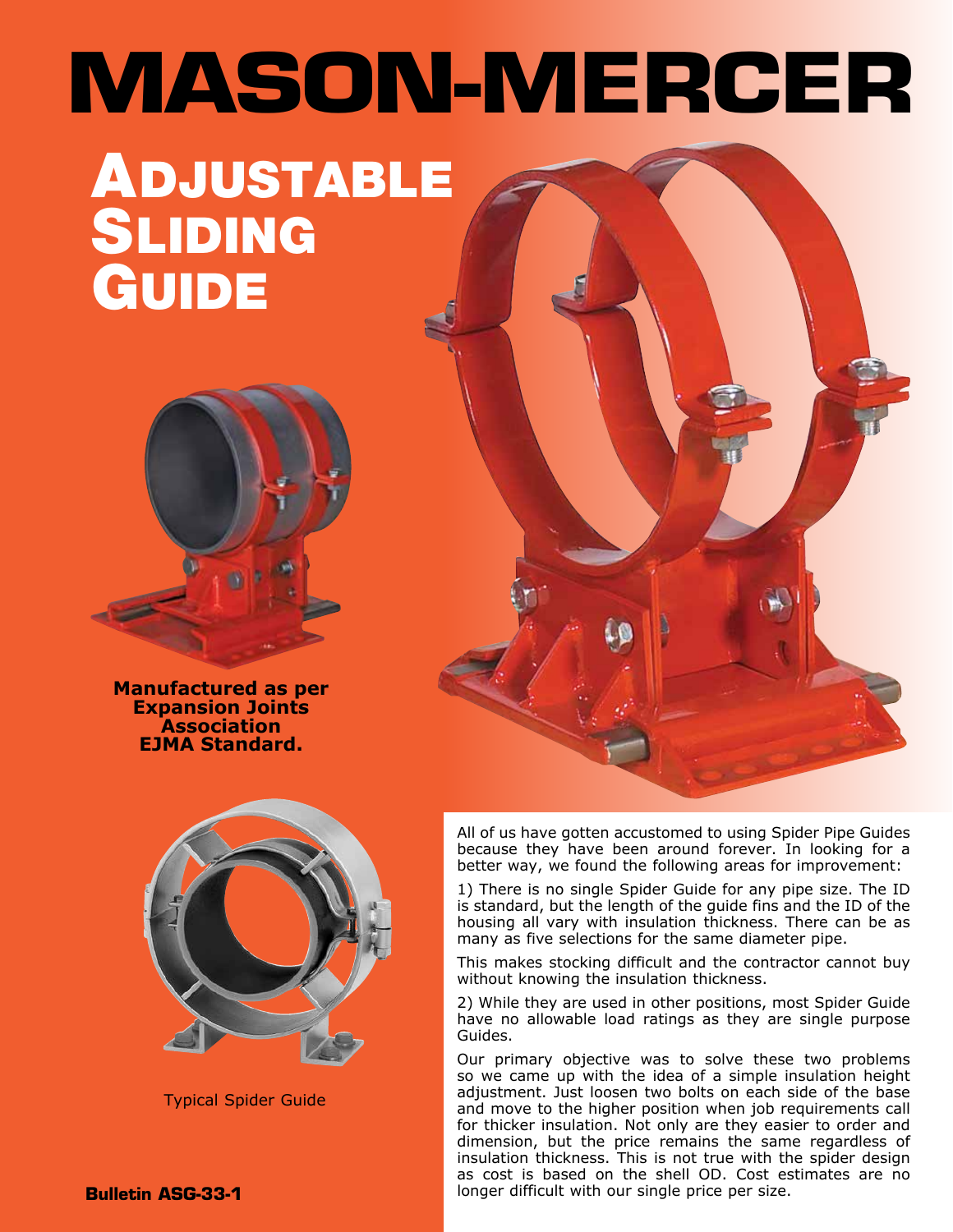The next problem was addressed by our design team of Professional Engineers. The rating in any guide position is at least the support value required for the maximum unsupported length of piping. According to code, maximum hanger spacing for a 2" pipe is every 10' whereas a 12" line goes out to as much as 23'. In most installations it is just easier to locate all supports at 10' spacing, but our designs allow for the longer criteria as shown in the table on page 3.

In addition to the published support values, you will find that most of the baseplates have a multitude of holes. This is very helpful as you do not always know how they are going to be installed. The large centered hole is for bolting to concrete, the close holes off the center line are for bolting through the flanges of beams. The wider spread is used when there is a steel surface wide enough to take advantage of that spacing.

Travel is another major concern. All of our guides have travel at least equal to standard Spider Guides

**Always install in Lower Position when Pipe is not insulated or when Insulation Thickness does not exceed the Lower Position Maximum Insulation Thickness shown in the table below. For Overall Height, add Insulation Thickness to H<sup>L</sup> or HU.**

and many considerably more without going to special designs.

Our installation instructions tell the installer how to best position the guide to accommodate maximum or limited travel.

Excessive friction or galling is another major concern. Internal parts in Spider Guides are generally sheared and welded to the inner clamp at 90° intervals. No matter how carefully the installer tries, there are still sharp edges that cut into the outer housing. Rather than just sliding, you may have to overcome gall. They show no concern about rust deterioration as everything is just painted carbon steel.

In our new design, both the sliding foot and the interior of the outside guides are wrapped or lined in Stainless Steel as illustrated. There can be little or no corrosion, and the force needed to move the guide is minimal as compared to sharp edged carbon steel configurations.

**In copper or brass water or steam systems, Dielectric Spacers supplied by Mason must be used to prevent leakage from galvanic action. These simple lead strips are installed between our steel clamps and the copper or brass piping, top and bottom.**

> ASG-14 **350** 141/8 **359** 211/2 **546** 4 **102** ASG-16 **400** 153/8 **391** 233/4 **603** 4 **102**



# 181/2 **470** 201/2 **521** 201/2 **521 LARGER SIZES ARE DESIGNED AND BUILT TO ORDER**

ASG-16 **400** 137/8 **352** 221/4 **565** 21/2 **65**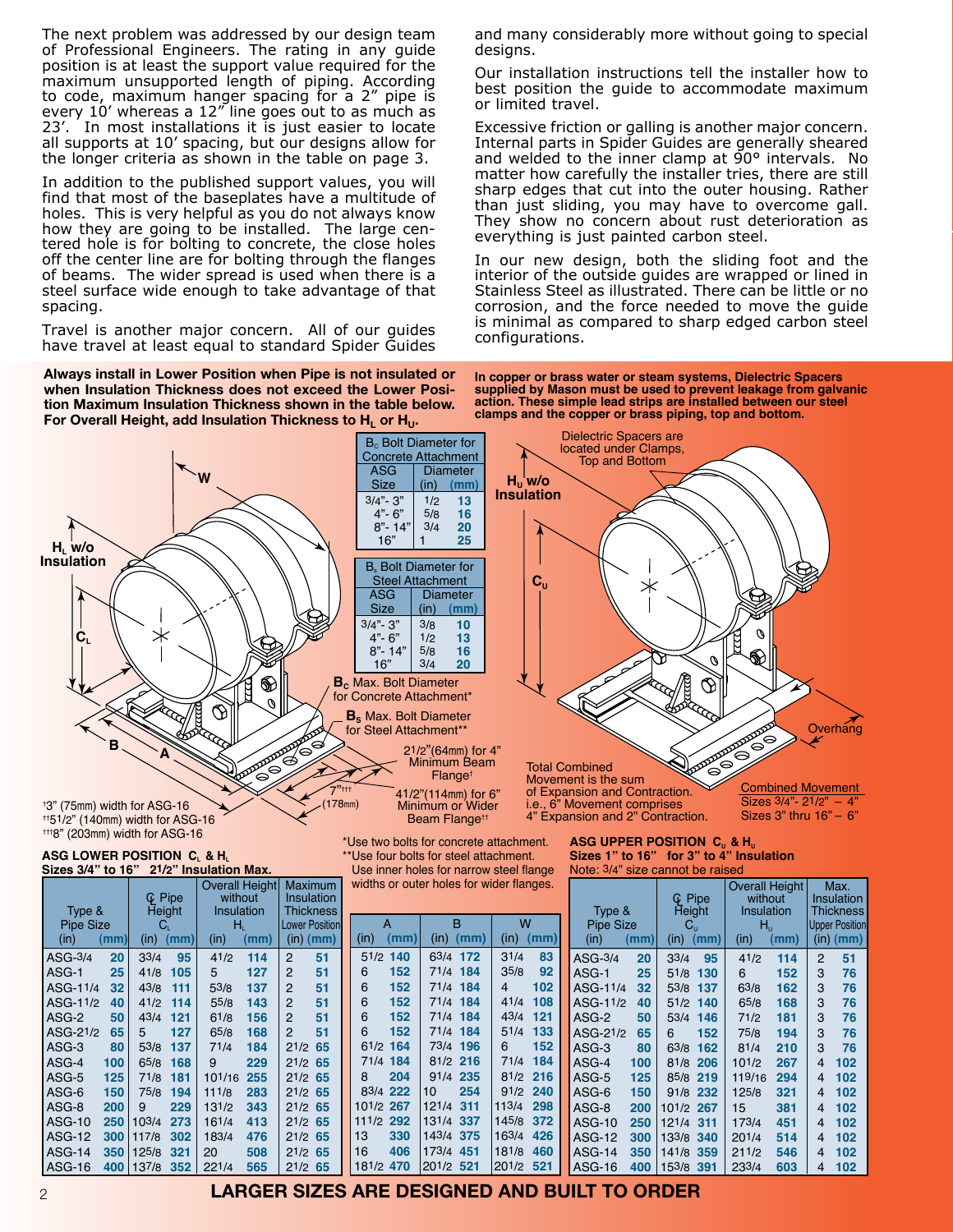ASG Guides are most commonly installed with their base plates bolted down. However, they can be used as guides for horizontal runs when bolted to walls or columns or for overhead runs when bolted to ceilings or overhead steel. Check Anchorage Capacity when bolting to ceilings**†**.

If support is provided by other means such as rollers, guide spacing would be based on guidance spacing requirements rather than loadings.

#### **Guides as Supports**

Most guide manufacturers publish no guide support strength information because their guides are designed for the single purpose of maintaining alignment.

#### **ASG LOAD RATINGS**

When the guides are spaced properly for that single purpose, forces are small and housing strength is seldom an issue.

In many applications there can be a major savings in using the guide as a support rather than just a guide in all horizontal runs. For example, if we were supporting 23 feet of 12" piping weighing 4000 lbs. on ASG Guides only and the Guide ratings show acceptance of the load in that position, there is no need for another support. Dry steel to steel friction is about 70% so 2800 lbs. (0.70 x 4000 lbs.) would have to be added to the appropriate anchor loading. Friction is usually a very small proportion of anchor loading.

**ASG ASSEMBLY**

| <b>ASG</b><br>Pipe<br>Size<br>(mm)<br>(in) |     | Rated<br><b>Base Mounted</b><br>Pipe Load*<br>(lbs)<br>(kgs) |      | ,,,,,,,,,,,<br><b>TRated Hanging</b><br>Pipe Load*<br>(kgs)<br>(lbs) |      | 独耳<br>d<br><b>Rated Transversel</b><br>Pipe Load*<br>(kgs)<br>(lbs) |      | <b>Normal</b><br>Guide Spacing<br>if used as<br>only Support<br>(f <sup>t</sup> )<br>(m) |     | Normal<br>Guide Load<br>if used as<br>only Support<br>(lbs)<br>(kgs) |       | <b>Maximum</b><br>Guide Spacing<br>if used as<br>only Support**<br>(f <sup>t</sup> )<br>(m) |     | <b>Maximum</b><br>Guide Load<br>if used as<br>only Support<br>(lbs)<br>(kgs) |             | Standard<br>Weight<br>Carbon<br><b>Steel Pipe</b><br>with Water<br>and Insulation<br>(Ibs/ft)<br>(kg/m) |       |
|--------------------------------------------|-----|--------------------------------------------------------------|------|----------------------------------------------------------------------|------|---------------------------------------------------------------------|------|------------------------------------------------------------------------------------------|-----|----------------------------------------------------------------------|-------|---------------------------------------------------------------------------------------------|-----|------------------------------------------------------------------------------|-------------|---------------------------------------------------------------------------------------------------------|-------|
| 3/4                                        | 20  | 1200                                                         | 544  | 1200                                                                 | 544  | 750                                                                 | 340  | 5                                                                                        | 1.5 | 10                                                                   | 4.5   | 7                                                                                           | 2.1 | 14                                                                           | 6.4         | 2.0                                                                                                     | 3.0   |
|                                            | 25  | 1200                                                         | 544  | 1200                                                                 | 544  | 750                                                                 | 340  | 5                                                                                        | 1.5 | 12                                                                   | 5.4   |                                                                                             | 2.1 | 17                                                                           | 7.7         | 2.4                                                                                                     | 3.6   |
| 11/4                                       | 32  | 1200                                                         | 544  | 1200                                                                 | 544  | 750                                                                 | 340  | 5                                                                                        | 1.5 | 16                                                                   | 7.3   |                                                                                             | 2.1 | 23                                                                           | 10.4        | 3.3                                                                                                     | 4.9   |
| 11/2                                       | 40  | 1200                                                         | 544  | 1200                                                                 | 544  | 750                                                                 | 340  | 8                                                                                        | 2.4 | 32                                                                   | 14.5  | 9                                                                                           | 2.7 | 36                                                                           | 16.3        | 4.0                                                                                                     | 6.0   |
| 2                                          | 50  | 1200                                                         | 544  | 1200                                                                 | 544  | 750                                                                 | 340  | 10                                                                                       | 3.0 | 56                                                                   | 25.4  | 10                                                                                          | 3.0 | 56                                                                           | 25.4        | 5.6                                                                                                     | 8.3   |
| 21/2                                       | 65  | 1200                                                         | 544  | 1200                                                                 | 544  | 750                                                                 | 340  | 10                                                                                       | 3.0 | 86                                                                   | 39.0  | 11                                                                                          | 3.5 | 95                                                                           | 43.0        | 8.4                                                                                                     | 12.5  |
| 3                                          | 80  | 1850                                                         | 839  | 1700                                                                 | 771  | 1000                                                                | 454  | 10                                                                                       | 3.0 | 114                                                                  | 51.7  | 12                                                                                          | 3.7 | 137                                                                          | 62.1        | 11.4                                                                                                    | 17.0  |
| 4                                          | 100 | 1900                                                         | 862  | 1800                                                                 | 816  | 1050                                                                | 476  | 10                                                                                       | 3.0 | 169                                                                  | 76.7  | 14                                                                                          | 4.3 | 237                                                                          | 108.0       | 16.9                                                                                                    | 25.2  |
| 5                                          | 125 | 1925                                                         | 873  | 1830                                                                 | 830  | 1100                                                                | 499  | 10                                                                                       | 3.0 | 251                                                                  | 113.9 | 16                                                                                          | 4.9 | 402                                                                          | 183.0       | 25.1                                                                                                    | 37.4  |
| 6                                          | 150 | 1950                                                         | 885  | 1950                                                                 | 885  | 1300                                                                | 590  | 10                                                                                       | 3.0 | 330                                                                  | 149.7 | 17                                                                                          | 5.2 | 561                                                                          | 255.0       | 33.0                                                                                                    | 49.1  |
| 8                                          | 200 | 3050                                                         | 1383 | 2775                                                                 | 1259 | 1850                                                                | 839  | 10                                                                                       | 3.0 | 530                                                                  | 240.4 | 19                                                                                          | 5.8 | 1007                                                                         | 457.0       | 53.0                                                                                                    | 78.9  |
| 10                                         | 250 | 5550                                                         | 2517 | 4350                                                                 | 1973 | 2750                                                                | 1247 | 10                                                                                       | 3.0 | 774                                                                  | 351.0 | 22                                                                                          | 6.7 | 1703                                                                         | 772.0       | 77.4                                                                                                    | 115.2 |
| 12                                         | 300 | 5600                                                         | 2540 | 5600                                                                 | 2540 | 3950                                                                | 1792 | 10                                                                                       | 3.0 | 1060                                                                 | 480.8 | 23                                                                                          | 7.0 | 2438                                                                         | 1105.0      | 106.0                                                                                                   | 157.8 |
| 14                                         | 350 | 7000                                                         | 3175 | 7000                                                                 | 3175 | 5500                                                                | 2495 | 10                                                                                       | 3.0 | 1180                                                                 | 535.3 | 25                                                                                          | 7.6 | 3050                                                                         | 1383.5      | 118.0                                                                                                   | 175.6 |
| 16                                         | 400 | 8800                                                         | 3992 | 8800                                                                 | 3992 | 7300                                                                | 3311 | 10                                                                                       | 3.0 | 1450                                                                 | 657.7 | 27                                                                                          | 8.2 |                                                                              | 4050 1837.0 | 145.0                                                                                                   | 215.8 |

Pipe

\* All Safety Factors meet or exceed 5.

\*\* Manufacturers Standardization Society (MSS-SP-69) maximum spacing for standard weight carbon steel pipe with water and insulation.



Steel Member

**On Top of Beam or Plate Vertical ASG Overhead Column**

**Steel Member** 

3